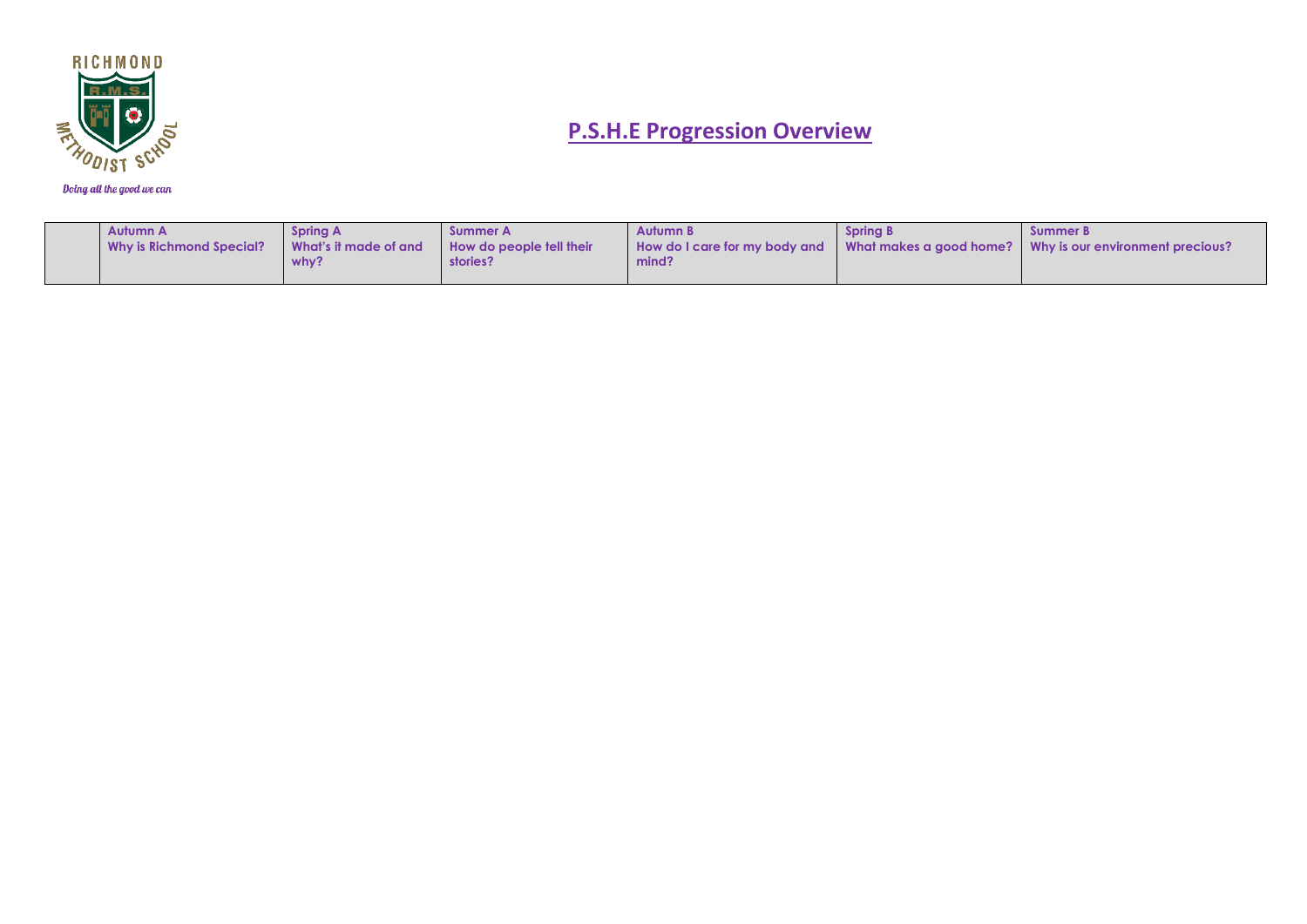

|                               | <b>Playing &amp; Exploring - Engagement</b>                                                                                  | <b>Active Learning - Motivation</b>                                                                                                                                                     | <b>Creating &amp; Thinking Critically - Thinking</b>                                                                                 |
|-------------------------------|------------------------------------------------------------------------------------------------------------------------------|-----------------------------------------------------------------------------------------------------------------------------------------------------------------------------------------|--------------------------------------------------------------------------------------------------------------------------------------|
|                               | Finding out & exploring                                                                                                      | Being involved & concentrating                                                                                                                                                          | Having their own ideas (creative thinking)                                                                                           |
|                               | Playing with what they know                                                                                                  | Keep on trying                                                                                                                                                                          | Making links (building theories)                                                                                                     |
|                               | Being willing to 'have a go'                                                                                                 | Enjoying achieving what they set out to do                                                                                                                                              | Working with ideas (critical thinking                                                                                                |
| <b>ELG</b>                    |                                                                                                                              |                                                                                                                                                                                         |                                                                                                                                      |
| Self-regulation               |                                                                                                                              |                                                                                                                                                                                         |                                                                                                                                      |
|                               | - Show an understanding of their feelings & begin to regulate their behaviour accordingly                                    |                                                                                                                                                                                         |                                                                                                                                      |
|                               | - Set & work towards simple goals, being able to wait for what they want & control their immediate impulses when appropriate |                                                                                                                                                                                         |                                                                                                                                      |
|                               |                                                                                                                              | - Give focussed attention to what the teacher says, responding appropriately even when engaged in activity, & show an ability to follow instructions involving several ideas or actions |                                                                                                                                      |
| <b>Managing Self</b>          |                                                                                                                              |                                                                                                                                                                                         |                                                                                                                                      |
|                               | - Be confident to try new activities & show independence, resilience & perseverance in the face of challenge                 |                                                                                                                                                                                         |                                                                                                                                      |
|                               | - Explain the reasons for rules, know right from wrong & try to behave accordingly                                           |                                                                                                                                                                                         |                                                                                                                                      |
|                               |                                                                                                                              | - Manage own basic hygiene & personal needs, including dressing, going to the toilet & understanding the importance of healthy food choices                                             |                                                                                                                                      |
| <b>Building Relationships</b> |                                                                                                                              |                                                                                                                                                                                         |                                                                                                                                      |
|                               | - Work & play cooperatively & take turns with others                                                                         |                                                                                                                                                                                         |                                                                                                                                      |
|                               | - Form positive attachments to adults & friendships with peers                                                               |                                                                                                                                                                                         |                                                                                                                                      |
|                               | - Show sensitivity to their own & other's needs                                                                              |                                                                                                                                                                                         |                                                                                                                                      |
| Focus                         | Health & well-being                                                                                                          | Relationships                                                                                                                                                                           | Living in the wider world                                                                                                            |
| Nursery                       | · Enjoys a sense of belonging through being involved in                                                                      | . Become more outgoing with unfamiliar people, in the safe                                                                                                                              | · Develop a sense of responsibility & membership of a                                                                                |
|                               | daily tasks                                                                                                                  | context of their setting                                                                                                                                                                | community                                                                                                                            |
|                               | • Shows confidence & self-esteem through being outgoing                                                                      | .Develop appropriate ways of being assertive                                                                                                                                            | . Increasingly follow rules, understanding why they are                                                                              |
|                               | towards people, taking risks & trying new things or social                                                                   | . Talk with others to solve conflicts                                                                                                                                                   | important                                                                                                                            |
|                               | situations & being able to express their needs & asks adults                                                                 | . Is more able to recognise the impact of their choices and                                                                                                                             | . Understands that expectations vary depending on                                                                                    |
|                               | for help                                                                                                                     | behaviours/actions on others and knows that some actions                                                                                                                                | different events, social situations and changes in routine,                                                                          |
|                               | . Be increasingly independent in meeting their own care                                                                      | and words can hurt others' feelings                                                                                                                                                     | and becomes more able to adapt their behaviour in                                                                                    |
|                               | needs, e.g. brushing teeth, using the toilet, washing &                                                                      | . Shows interest in the lives of people who are familiar to                                                                                                                             | favourable conditions                                                                                                                |
|                               | drying hands                                                                                                                 | them                                                                                                                                                                                    |                                                                                                                                      |
|                               | . Make healthy choices about food, drink, activity & tooth                                                                   | . Knows some of the things that make them unique, and                                                                                                                                   |                                                                                                                                      |
|                               | brushing                                                                                                                     | can talk about some of the similarities and differences in                                                                                                                              |                                                                                                                                      |
|                               |                                                                                                                              |                                                                                                                                                                                         |                                                                                                                                      |
|                               |                                                                                                                              | relation to friends or family                                                                                                                                                           |                                                                                                                                      |
|                               |                                                                                                                              |                                                                                                                                                                                         |                                                                                                                                      |
| Reception                     | . Know & talk about the different factors that support their<br>overall health & well-being: regular physical activity,      | . Develops particular friendships with other children, which<br>help them to understand different points of view and to                                                                 |                                                                                                                                      |
|                               |                                                                                                                              | challenge their own and others' thinking                                                                                                                                                |                                                                                                                                      |
|                               | healthy eating, tooth brushing, sensible amounts of screen                                                                   |                                                                                                                                                                                         | . Further develop the skills they need to manage the school<br>day successfully: lining up & queuing, mealtimes, personal<br>hygiene |
|                               | time, having a good sleep routine, being a safe pedestrian                                                                   | . Is increasingly socially skilled and will take steps to resolve                                                                                                                       | . Recognise that they belong to different communities &                                                                              |
|                               | . Can describe their competencies, what they can do well &                                                                   | conflicts with other children by negotiating and finding a                                                                                                                              | social groups & communicates freely about own home &                                                                                 |
|                               | are getting better at describing themselves in positive but                                                                  | compromise; sometimes by themselves, sometimes with                                                                                                                                     | community                                                                                                                            |
|                               | realistic terms                                                                                                              | support                                                                                                                                                                                 | . Attempts to repair a relationship or situation where they                                                                          |
|                               | . Is proactive in seeking adult support and able to articulate<br>their wants and needs                                      | . Is more able to manage their feelings and tolerate<br>situations in which their wishes cannot be met                                                                                  | have caused upset and understands how their actions<br>impact other people                                                           |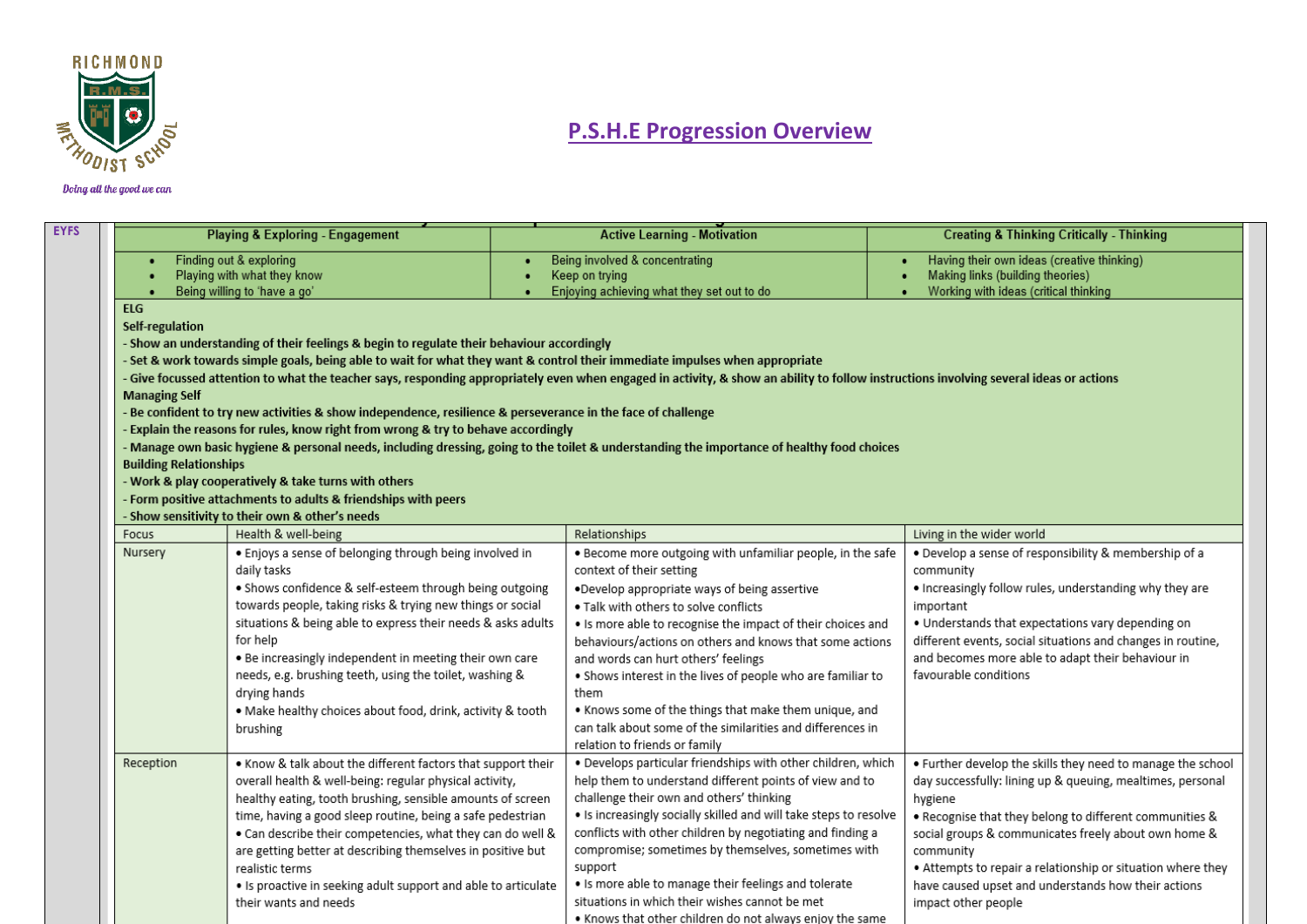

| FS <sub>2</sub> | Why are we special?<br>I Belong<br><b>Super Me!</b><br>Why are other people<br>special?<br>Is Good to Share<br><b>Fabulous Friends</b>                                                                                                                                                                                                                                                                                                     | How do we stay safe<br>and healthy?<br><b>My Marvellous Mind</b><br>How I feel<br><b>Changing Me</b>                                                                                                                                                                                                                                                                                      | How can we look after each<br>other, our community and<br>our environment?<br>Look What I Can Do!                                                                                                                                                                                                                                                                                                                                                                                             | Why are we special?<br>I Belong<br><b>Super Me!</b><br>Why are other people special?<br><b>Is Good to Share</b><br><b>Fabulous Friends</b>                                                                                                                                                                                                                                                                                             | How do we stay safe and<br>healthy?<br><b>My Marvellous Mind</b><br><b>How I feel</b><br><b>Changing Me</b>                                                                                                                                                                                                                                                                                                                                                                                                                                             | How can we look after each other, our<br>community and our environment?<br>Look What I Can Do!                                                                                                                                                                                                                                                                                                                                                                                                                                                                                                                                             |
|-----------------|--------------------------------------------------------------------------------------------------------------------------------------------------------------------------------------------------------------------------------------------------------------------------------------------------------------------------------------------------------------------------------------------------------------------------------------------|-------------------------------------------------------------------------------------------------------------------------------------------------------------------------------------------------------------------------------------------------------------------------------------------------------------------------------------------------------------------------------------------|-----------------------------------------------------------------------------------------------------------------------------------------------------------------------------------------------------------------------------------------------------------------------------------------------------------------------------------------------------------------------------------------------------------------------------------------------------------------------------------------------|----------------------------------------------------------------------------------------------------------------------------------------------------------------------------------------------------------------------------------------------------------------------------------------------------------------------------------------------------------------------------------------------------------------------------------------|---------------------------------------------------------------------------------------------------------------------------------------------------------------------------------------------------------------------------------------------------------------------------------------------------------------------------------------------------------------------------------------------------------------------------------------------------------------------------------------------------------------------------------------------------------|--------------------------------------------------------------------------------------------------------------------------------------------------------------------------------------------------------------------------------------------------------------------------------------------------------------------------------------------------------------------------------------------------------------------------------------------------------------------------------------------------------------------------------------------------------------------------------------------------------------------------------------------|
| Year<br>1/2     | <b>Autumn A</b><br><b>Why is Richmond Special?</b>                                                                                                                                                                                                                                                                                                                                                                                         | <b>Spring A</b><br>What's it made of and<br>why?                                                                                                                                                                                                                                                                                                                                          | <b>Summer A</b><br>How do people tell their<br>stories?                                                                                                                                                                                                                                                                                                                                                                                                                                       | <b>Autumn B</b><br>How do I care for my body and<br>mind?                                                                                                                                                                                                                                                                                                                                                                              | Spring B<br>What makes a good home?                                                                                                                                                                                                                                                                                                                                                                                                                                                                                                                     | <b>Summer B</b><br>Why is our environment precious?                                                                                                                                                                                                                                                                                                                                                                                                                                                                                                                                                                                        |
|                 | Autumn 1<br>What is the same and<br>different about us?<br>H21-I can recognise what makes<br>me special.<br>H22-I can recognise the ways<br>in which we are all unique.<br>H23-I can identify what I am<br>good at, what I like and dislike.<br>$H25 - I$ can name the main parts<br>of the body including external<br>genitalia. (e.g. vulva, vagina,<br>penis, testicles.)<br>$R13 - I$ can safely and<br>responsibly form, maintain and | Spring 1<br>What helps us to stay<br>healthy?<br>$H1 - I$ know what keeping<br>healthy means; different<br>ways to keep healthy.<br>H5-I know about simple<br>hygiene routines that can<br>stop germs from<br>spreading.<br>H6-I know that medicines<br>(including vaccinations and<br>immunisations and those<br>that support allergic<br>reactions) can help people<br>to stay healthy. | Summer 1<br>Who helps us to stay safe?<br>H33-I know about the people<br>whose job it is to help us keep<br>safe.<br>H35-I know what to do if there<br>is an accident and someone is<br>hurt.<br>H36-I know how to get help in<br>an emergency. (how to dial 999<br>and what to say)<br>R15-I know how to respond<br>safely to adults I don't know.<br>R20-I know what to do if I feel<br>unsafe or worried for myself or<br>others: who to ask for help and<br>vocabulary to use when asking | Autumn 1<br>What makes a good friend?<br>R6-I know about how people make<br>friends and what makes a good<br>friendship.<br>R7-I can recognise when someone<br>feels lonely and what to do.<br>R8-I have simple strategies to<br>resolve arguments between friends<br>positively.<br>R9-I can ask for help if a friendship is<br>making me feel unhappy.<br>R25-I can talk about and share my<br>opinions on things that matter to me. | Spring 1<br>What jobs do people do?<br>$L15 - I$ know that jobs help people<br>to earn money to pay for things.<br>L16 - I can talk about different jobs<br>that people I know or people who<br>work in the community do.<br>$L17 - I$ can identify some of the<br>strengths and interests someone<br>might need to do different jobs.<br>L7- I understand that the internet<br>and digital devices can be used<br>safely to find things out and to<br>communicate with others.<br>$L8 - I$ can talk about the role of the<br>internet in everyday life | Summer 1<br>What helps us grow and stay healthy?<br>$H1 - I$ know what keeping healthy<br>means; different ways to keep healthy.<br>H2-I know about foods that support good<br>health and the risks of eating too much<br>sugar.<br>H3-I know how physical activity helps us<br>stay healthy; and ways to be physically<br>active everyday.<br>H4-I know why sleep is important and<br>different ways to rest and relax.<br>H8-I know how to keep safe in the sun and<br>protect skin from sun damage.<br>H9-I know about different ways to learn<br>and play recognising the importance of<br>knowing when to take a break from online or |
|                 | manage positive relationships,<br>including online.<br>R23 - I am aware of the services<br>available to support healthy<br>relationships and<br>manage unhealthy relationships<br>and how to access them.<br>$L6 - I$ can recognise the ways in<br>which I am the same as, and<br>different to, other people.                                                                                                                              | H7-I know about dental<br>care and visiting the<br>dentist; how to brush teeth<br>correctly; food and drink<br>that can support dental<br>health.<br>$H10 - I$ can name the<br>people who help us to<br>stay healthy                                                                                                                                                                      | for help: importance of keeping<br>trying until I am heard.<br>L5-I know about the different<br>roles and responsibilities people<br>have in their communities.<br>Summer 2<br>How can we look after each<br>other and the world?                                                                                                                                                                                                                                                             | Autumn 2<br>What is bullying?<br>R10-I know that bodies and feelings<br>can be hurt by words and actions;<br>that people can say hurtful things<br>online.                                                                                                                                                                                                                                                                             | <b>Spring 2</b><br>What helps us to stay safe?<br>H28-I know about rules and age<br>restrictions that keep us safe.<br>H29-I can recognise risk in simple<br>everyday situations and decide<br>what action minimises harm.                                                                                                                                                                                                                                                                                                                              | TV.<br>Summer 2<br>How do we recognise feelings?<br>H11-I know about different feelings that<br>humans can experience.<br>H12-I can recognise and name different<br>feelings.                                                                                                                                                                                                                                                                                                                                                                                                                                                              |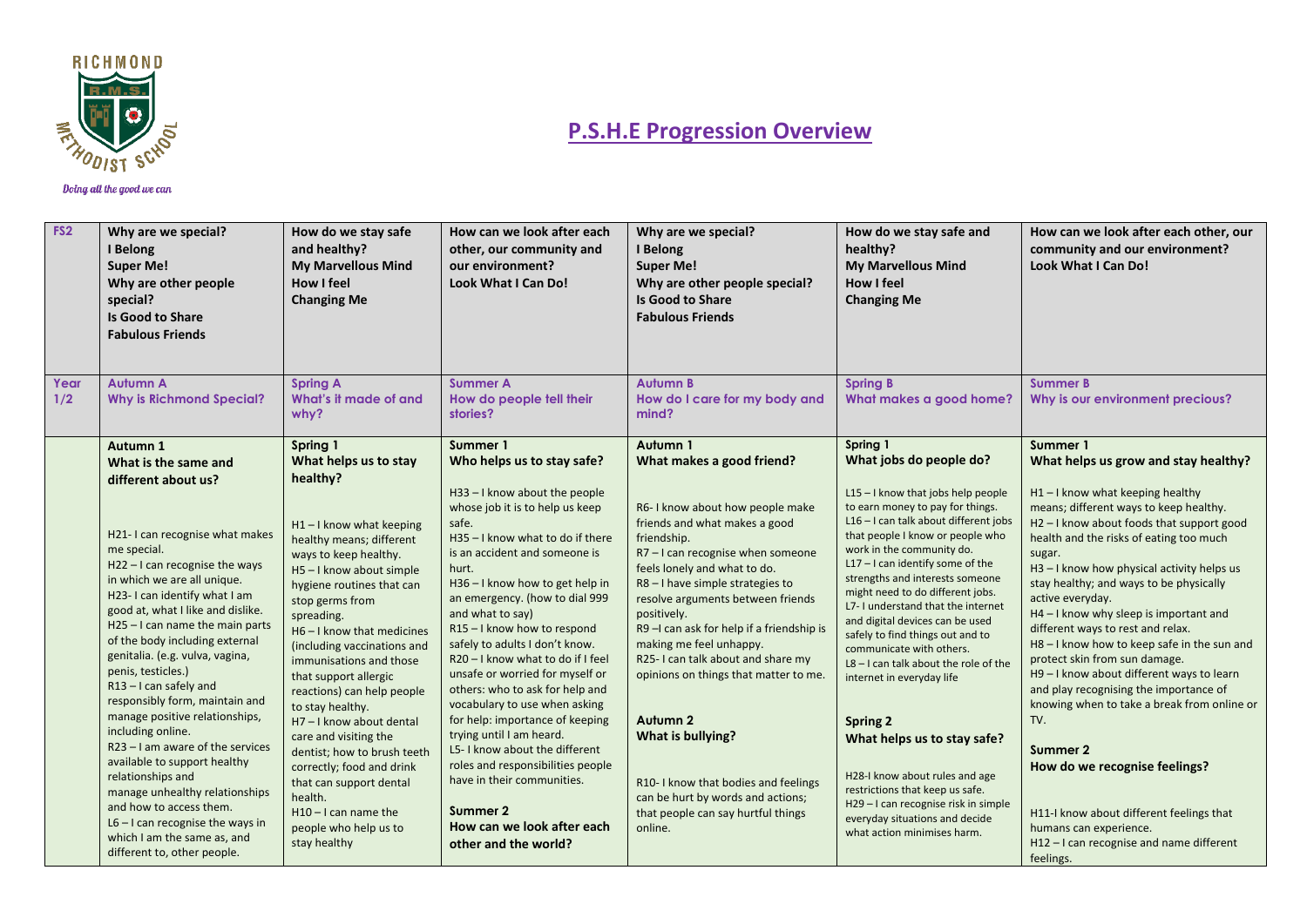

| L14 - I know that everyone has                             | Spring 2                                                |                                                          | R11-I can talk about how people                                | H30-I know how to keep safe at                                         | H13-I know how feelings can affect people's                                                    |
|------------------------------------------------------------|---------------------------------------------------------|----------------------------------------------------------|----------------------------------------------------------------|------------------------------------------------------------------------|------------------------------------------------------------------------------------------------|
| different strengths.                                       | What can we do with                                     |                                                          | may feel if they experience hurtful                            | home (including around electrical                                      | bodies and how they might behave.                                                              |
|                                                            | money?                                                  | H <sub>26</sub> - I understand about                     | behaviour or bullying.                                         | appliances) and fire safety (e.g. not                                  | $H14 - I$ can recognise what others might be                                                   |
| <b>Autumn 2</b>                                            |                                                         | growing and changing from                                | R12- I know that hurtful behaviour                             | playing with matches and lighters)                                     | feeling.                                                                                       |
| Who is special to us?                                      | $L10 - I$ know what money                               | young to old and how people's                            | (offline and online) including teasing,                        | H31-I know household products<br>(including medicines) can be          | H15-I know that not everyone feels the                                                         |
|                                                            | is; forms that money comes                              | needs change.                                            | name calling, bullying and                                     | harmful if not used correctly.                                         | same at the same moment, or feels the                                                          |
| $L4 - I$ know which different                              | in; that money comes from                               | H27 - I can talk about preparing                         | deliberately excluding others is not                           | H32-I can talk about ways to keep                                      | same about the same things.                                                                    |
| groups I belong to.                                        | different sources.                                      | to move to a different/new                               | acceptable; how to report bullying;                            | safe in familiar and unfamiliar                                        | H16 - I can talk about ways of sharing                                                         |
| $R1 - I$ can talk about the roles                          | $L11 - I$ know that people                              | class/year group.                                        | the importance of telling a trusted                            | environments (e.g. beach,                                              | feelings; a range of words to describe                                                         |
| different people (acquaintances,                           | make different choices                                  | R21-I can talk about what is kind                        | adult.                                                         | shopping centre,                                                       | feelings.                                                                                      |
| friends and relatives) play in our                         | about how to save and                                   | and unkind behaviour, and how<br>this can affect others. | R16-I know how to respond if<br>physical contact makes me feel | park, swimming pool, on the                                            | H17-I can talk about things that help                                                          |
| lives.                                                     | spend money.                                            | R22-I understand how to treat                            | uncomfortable.                                                 | street) and how to cross the road                                      | people feel good (e.g. playing outside, doing<br>things they enjoy, spending time with family, |
| $R2 - I$ can identify the people                           | $L12 - I$ know about the                                | myself and others with respect;                          | $R17 - I$ know that there are situations                       | safely.<br>H34 - I understand and can use the                          | getting enough sleep.)                                                                         |
| who love and care for me and                               | difference between needs                                | how to be polite and courteous.                          | when I need to ask for permission                              | basic rules to keep safe online,                                       | H18-I have learnt different things I can do                                                    |
| what they do to help me feel                               | and wants; that sometimes                               | $R24 - I$ can listen to others and                       | and other times when my permission                             | including what is meant by                                             | to manage big feelings, to help calm me                                                        |
| cared for.                                                 | people may not be able to<br>have the things they want. | play/work cooperatively.                                 | must be sought.                                                | personal information and what                                          | down or change my mood.                                                                        |
| R3-I can talk about different                              | $L13 - I$ understand that                               | R25 - I can talk about and share                         | R21-I know what is kind and unkind                             | should be kept private; the                                            | H19-I know when I need help with feelings;                                                     |
| types of families including those                          | money needs to be                                       | my opinions on things that                               | behaviour, and how this can affect                             | importance of telling a trusted                                        | I know it is important to ask for help                                                         |
| who may be different to my                                 | looked after; that there are                            | matter to me.                                            | others.                                                        | adult if they come across                                              | with feelings: I know how to ask for help.                                                     |
| own.                                                       | different ways of doing                                 | L2-I understand how people and                           | R22 - I know how to treat myself and                           | something that scares them.                                            | H20-I know about change and loss                                                               |
| R4-I can identify common                                   | this.                                                   | other living things have different                       | others with respect; how to be polite                          | R14-I know that sometimes<br>people may behave differently             | (including death); to identify feelings                                                        |
| features of family life.<br>R5-I know that it is important |                                                         | needs; about the responsibilities                        | and courteous.                                                 | online, including by pretending to                                     | associated with this: to recognise what helps                                                  |
| to tell someone (such as a                                 |                                                         | of caring for them.                                      | R24 - I can listen to other people and                         | be someone they are not.                                               | people to feel better.                                                                         |
| teacher) if something about my                             |                                                         | $L3 - I$ can talk about the things I                     | play and work cooperatively.                                   | R16-I know how to respond if                                           | H27 - I can talk about preparing to move to                                                    |
| family makes me feel unhappy                               |                                                         | can do to look after the                                 | R25 - I can talk about and share my                            | physical contact makes them feel                                       | a new class/year group.                                                                        |
| or worried.                                                |                                                         | environment.                                             | opinions on things that matter to me.                          | uncomfortable or unsafe.                                               |                                                                                                |
|                                                            |                                                         |                                                          |                                                                | $R18 - I$ understand about the                                         |                                                                                                |
|                                                            |                                                         |                                                          |                                                                | importance of not keeping adult's                                      |                                                                                                |
|                                                            |                                                         |                                                          |                                                                | secrets (only happy surprises that<br>others will find out about       |                                                                                                |
|                                                            |                                                         |                                                          |                                                                | eventually).                                                           |                                                                                                |
|                                                            |                                                         |                                                          |                                                                | R19-I know basic techniques for                                        |                                                                                                |
|                                                            |                                                         |                                                          |                                                                | resisting pressure to do something                                     |                                                                                                |
|                                                            |                                                         |                                                          |                                                                | they don't want to do and which                                        |                                                                                                |
|                                                            |                                                         |                                                          |                                                                | may make them feel unsafe.                                             |                                                                                                |
|                                                            |                                                         |                                                          |                                                                | R20 - I know what to do if I feel                                      |                                                                                                |
|                                                            |                                                         |                                                          |                                                                | unsafe or worried for themselves<br>or others; who to ask for help and |                                                                                                |
|                                                            |                                                         |                                                          |                                                                | vocabulary to use when asking for                                      |                                                                                                |
|                                                            |                                                         |                                                          |                                                                | help; importance of keeping trying                                     |                                                                                                |
|                                                            |                                                         |                                                          |                                                                | until they are heard.                                                  |                                                                                                |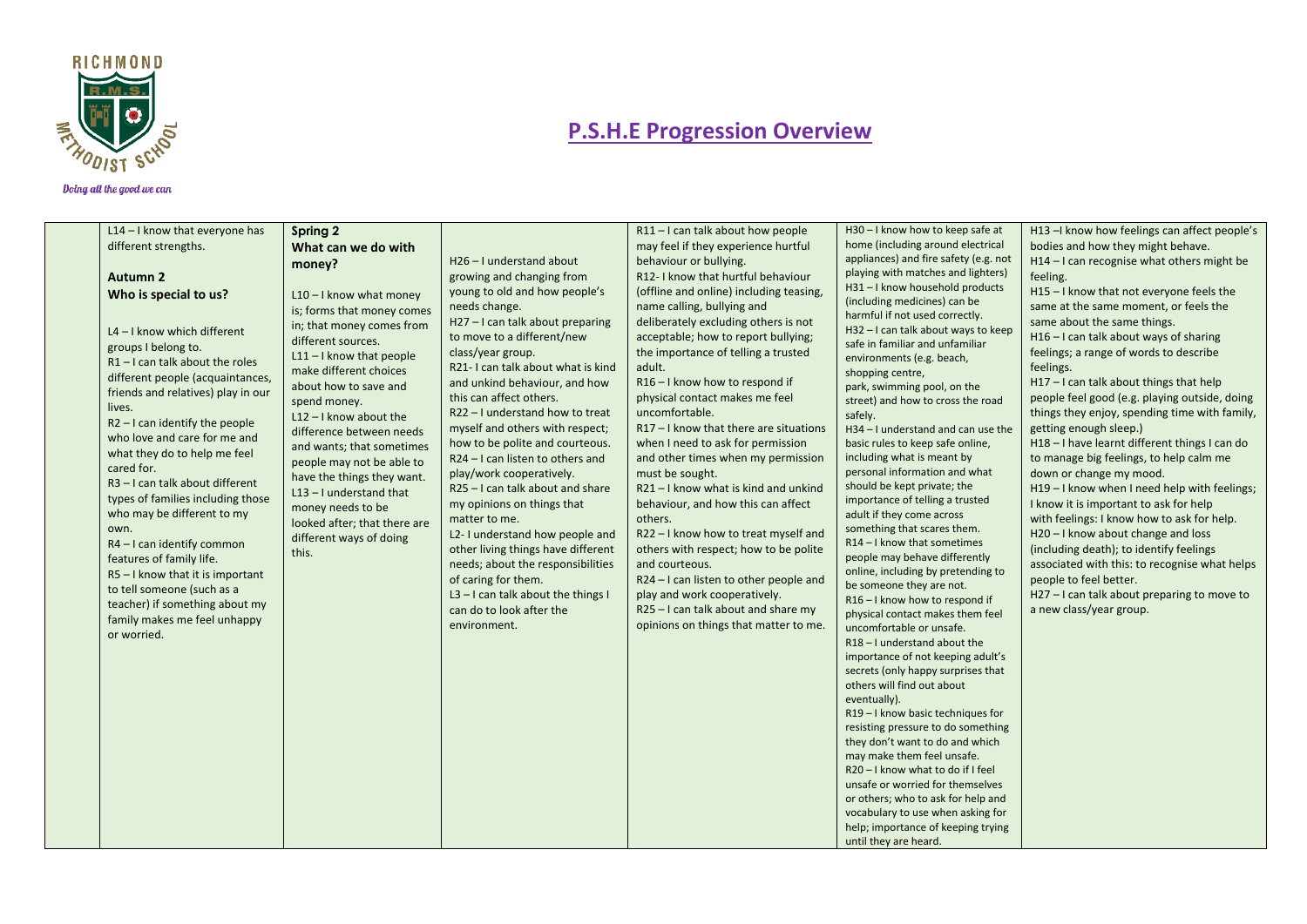

|      |                                                                                                                                                                                                                                                                                                                                                                                                                                                                                                    |                                                                                                                                                                                                                                                                                                                                                                                                                                                                                                                         |                                                                                                                                                                                                                                                                                                                                                                                                                                                                                                                                                                                     |                                                                                                                                                                                                                                                                                                                                                                                                                                                                   | L1-I know what rules are, why<br>they are needed, and why different<br>rules are needed for different<br>situations.<br>L9-I know that not all information<br>seen online is true.                                                                                                                                                                                                                                                                                                                                                                |                                                                                                                                                                                                                                                                                                                                                                                                                                                                                                                                                                                                                                                                                                                                      |
|------|----------------------------------------------------------------------------------------------------------------------------------------------------------------------------------------------------------------------------------------------------------------------------------------------------------------------------------------------------------------------------------------------------------------------------------------------------------------------------------------------------|-------------------------------------------------------------------------------------------------------------------------------------------------------------------------------------------------------------------------------------------------------------------------------------------------------------------------------------------------------------------------------------------------------------------------------------------------------------------------------------------------------------------------|-------------------------------------------------------------------------------------------------------------------------------------------------------------------------------------------------------------------------------------------------------------------------------------------------------------------------------------------------------------------------------------------------------------------------------------------------------------------------------------------------------------------------------------------------------------------------------------|-------------------------------------------------------------------------------------------------------------------------------------------------------------------------------------------------------------------------------------------------------------------------------------------------------------------------------------------------------------------------------------------------------------------------------------------------------------------|---------------------------------------------------------------------------------------------------------------------------------------------------------------------------------------------------------------------------------------------------------------------------------------------------------------------------------------------------------------------------------------------------------------------------------------------------------------------------------------------------------------------------------------------------|--------------------------------------------------------------------------------------------------------------------------------------------------------------------------------------------------------------------------------------------------------------------------------------------------------------------------------------------------------------------------------------------------------------------------------------------------------------------------------------------------------------------------------------------------------------------------------------------------------------------------------------------------------------------------------------------------------------------------------------|
| Year | <b>Autumn A</b>                                                                                                                                                                                                                                                                                                                                                                                                                                                                                    | <b>Spring A</b>                                                                                                                                                                                                                                                                                                                                                                                                                                                                                                         | <b>Summer A</b>                                                                                                                                                                                                                                                                                                                                                                                                                                                                                                                                                                     | <b>Autumn B</b>                                                                                                                                                                                                                                                                                                                                                                                                                                                   | <b>Spring B</b>                                                                                                                                                                                                                                                                                                                                                                                                                                                                                                                                   | <b>Summer B</b>                                                                                                                                                                                                                                                                                                                                                                                                                                                                                                                                                                                                                                                                                                                      |
| 3/4  | <b>Why is Richmond special?</b>                                                                                                                                                                                                                                                                                                                                                                                                                                                                    | What is beneath us and                                                                                                                                                                                                                                                                                                                                                                                                                                                                                                  | How do we get our                                                                                                                                                                                                                                                                                                                                                                                                                                                                                                                                                                   | How do I care for my body and                                                                                                                                                                                                                                                                                                                                                                                                                                     | Why is history worth                                                                                                                                                                                                                                                                                                                                                                                                                                                                                                                              | How can I have my say?                                                                                                                                                                                                                                                                                                                                                                                                                                                                                                                                                                                                                                                                                                               |
|      |                                                                                                                                                                                                                                                                                                                                                                                                                                                                                                    | why does it matter?<br>Spring 1                                                                                                                                                                                                                                                                                                                                                                                                                                                                                         | message across?<br>Summer 1                                                                                                                                                                                                                                                                                                                                                                                                                                                                                                                                                         | mind?<br>Autumn 1                                                                                                                                                                                                                                                                                                                                                                                                                                                 | knowing?<br>Spring 1                                                                                                                                                                                                                                                                                                                                                                                                                                                                                                                              | Summer 1                                                                                                                                                                                                                                                                                                                                                                                                                                                                                                                                                                                                                                                                                                                             |
|      | Autumn 1<br>How can we be a good                                                                                                                                                                                                                                                                                                                                                                                                                                                                   | <b>What are families like?</b>                                                                                                                                                                                                                                                                                                                                                                                                                                                                                          | Why should we eat well and                                                                                                                                                                                                                                                                                                                                                                                                                                                                                                                                                          | What strengths, skills and                                                                                                                                                                                                                                                                                                                                                                                                                                        | How can we manage our                                                                                                                                                                                                                                                                                                                                                                                                                                                                                                                             | How can our choices make a difference                                                                                                                                                                                                                                                                                                                                                                                                                                                                                                                                                                                                                                                                                                |
|      | friend?                                                                                                                                                                                                                                                                                                                                                                                                                                                                                            |                                                                                                                                                                                                                                                                                                                                                                                                                                                                                                                         | look after our teeth?                                                                                                                                                                                                                                                                                                                                                                                                                                                                                                                                                               | interests do we have?                                                                                                                                                                                                                                                                                                                                                                                                                                             | feelings?                                                                                                                                                                                                                                                                                                                                                                                                                                                                                                                                         | to others and the environment?                                                                                                                                                                                                                                                                                                                                                                                                                                                                                                                                                                                                                                                                                                       |
|      | $R10 - I$ understand the<br>importance of friendships;<br>strategies for building positive<br>friendships; how positive<br>friendships support well being.<br>R11-I understand what<br>constitutes a positive heathy<br>friendship (e.g. mutual respect,<br>trust, truthfulness, loyalty,<br>kindness, generosity, sharing<br>interests and experiences,<br>support with problems and<br>difficulties); that the same<br>principles apply to online<br>friendships as face to<br>face friendships. | $RS - I$ understand that<br>people who love and care<br>for each other can be in a<br>committed relationship<br>(e.g. marriage), living<br>together but may also live<br>apart.<br>$R6 - I$ know that a feature<br>of positive family life is<br>caring relationships; about<br>the different ways in which<br>people care for one<br>another.<br>R7-I recognise and respect<br>that there are different<br>types of family structure<br>(including single parents,<br>same sex parents, step<br>parents, step parents, | H1-I can make informed<br>decisions about my health.<br>$H2 - I$ can describe the elements<br>of a balanced, healthy lifestyle.<br>H3-I know about the choices<br>that support a healthy lifestyle,<br>and recognise what might<br>influence these.<br>$H4 - I$ can recognise that habits<br>can have both a positive and<br>negative effects on a healthy<br>lifestyle.<br>H5-I know what good physical<br>health means; how to recognise<br>early signs of physical illness.<br>$H6 - I$ know about what<br>constitutes a healthy diet; how to<br>plan healthy meals; benefits to | H27 - I recognise my individuality and<br>personal skills.<br>H28-I can identify personal<br>strengths, skills, achievements and<br>interests and how these contribute to<br>a sense of self-worth.<br>H29-I can manage<br>setbacks/perceived failures, including<br>how to reframe unhelpful thinking.<br>$L25 - I$ can recognise positive things<br>about myself and my achievements;<br>set goals to help achieve personal<br>outcomes.<br>Autumn <sub>2</sub> | H17-I know that feelings can<br>change overtime and range in<br>intensity.<br>H18-I understand everyday<br>things affect feelings and I<br>understand why it is important<br>to express my feelings.<br>H19-I have a varied vocabulary<br>to use when talking about<br>feelings; I can express my<br>feelings in a variety of ways.<br>H20-I have strategies to<br>respond to feelings, including<br>intense or conflicting feelings; I<br>can manage and respond to<br>feelings appropriately and<br>proportionately in different<br>situations. | $L4 - I$ understand the importance of having<br>compassion towards others; shared<br>responsibilities we all have for caring for<br>other people and living things; how to show<br>care and concern for others.<br>$L5 - I$ can talk about ways of carrying out<br>shared responsibilities for protecting the<br>environment in school and at home; how<br>everyday choices can affect the environment<br>(e.g. reducing, reusing, recycling; food<br>choices)<br>L19-I understand that people's spending<br>decisions can affect others and the<br>environment (e.g. fair trade, buying single<br>use plastics, or giving to charity)<br>R34 - I can discuss and debate topical issues,<br>respect other people's point of view and |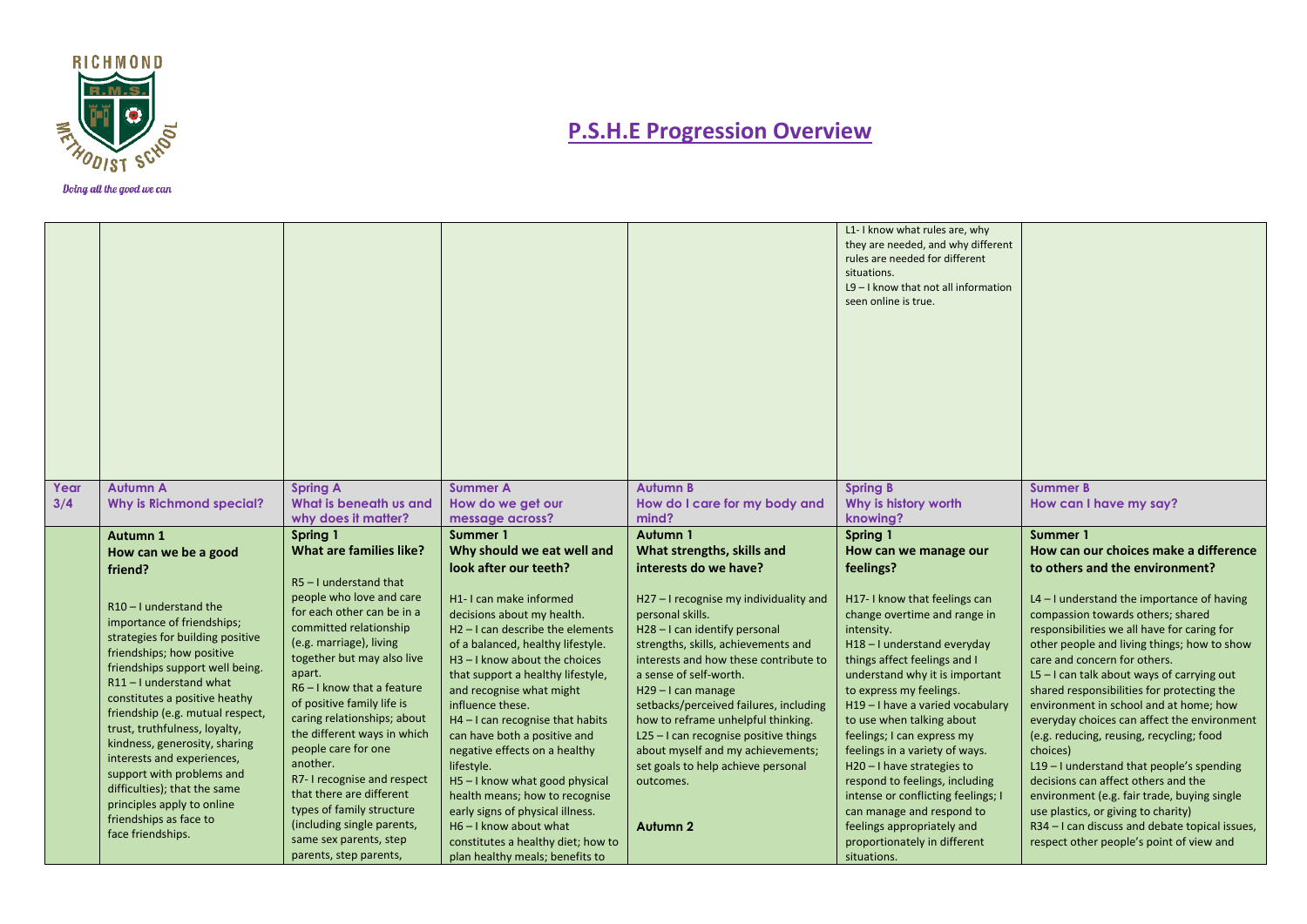

#### Doing all the good we can

understand that for some people, gender identity does not traditions, beliefs and

lifestyle.

| $R13 - I$ understand the           | blended families, foster       | health and well being of eating            | How do we treat each other with                                           | H23-I understand about change    | constructively challenge those they disagree   |
|------------------------------------|--------------------------------|--------------------------------------------|---------------------------------------------------------------------------|----------------------------------|------------------------------------------------|
| importance of seeking support if   | parents); that families of all | nutritionally rich foods; risks            | respect?                                                                  | and loss, including death, and   | with.                                          |
| feelings lonely or excluded.       | types can give family          | associated with not eating a               |                                                                           | how these can affect             |                                                |
| $R14 - I$ understand that healthy  | members love, security and     | healthy diet including obesity             |                                                                           | feelings; ways of expressing and | Summer 2                                       |
| friendships make people feel       | stability.                     | and tooth decay.                           | R19-I understand about the impact                                         | managing grief and               | How can we manage risk in different            |
| included; recognise when others    | $R8 - I$ can recognise other   | H11-I can maintain good oral               | of bullying, including offline and                                        | bereavement.                     | places?                                        |
| may feel lonely or excluded;       | shared characteristics of      | hygiene (including correct                 | online, and the consequences of                                           |                                  |                                                |
| enable strategies for how to       | healthy family life,           | brushing and flossing); why                | hurtful behaviour.                                                        | Spring 2                         |                                                |
| include them.                      | including commitment,          | regular                                    | R20 - I have strategies to respond to                                     | Y3 - How do things change?       | H12-I understand the benefits of sun           |
| $R17 - I$ understand that          | care, spending time            | $H14 - I$ know how and when to             | hurtful behaviour experienced or                                          |                                  | exposure and the risks of over exposure;       |
| friendships have ups and downs;    | together; being there for      | seek support. including which              | witnessed, offline and online                                             | Y4 - How will we grow and        | how to keep safe from sun damage and           |
| I can develop strategies to        | each other in times of         | adults to speak to in and out of           | (including teasing, name calling,                                         | change. (introduction of         | sun/heat stroke and reduce the risk of skin    |
| resolve disputes and reconcile     | difficulty.                    | school, if I am worried about my           | bullying, trolling, harassment or the                                     | puberty 2 wks)                   | cancer.                                        |
| differences positively and         | $R9 - I$ can recognise if      | health.                                    | deliberate excluding of others); how                                      |                                  | H37-I understand there are reasons for         |
| safely.                            | family relationships           |                                            | to report concerns and get support.                                       |                                  | following and complying with regulations       |
| $R18 - I$ can recognise when a     | are making me feel             |                                            | R21-I understand what                                                     | Y <sub>3</sub>                   | and restrictions (including age restrictions); |
| friendship (online or offline) is  | unhappy or unsafe and          | Summer 2                                   | discrimination is, what it means and                                      | H35-I can talk about the new     | how they promote personal safety and well      |
| making me feel unsafe or           | how to seek help or advice.    | Why should we keep active                  | how to challenge it.                                                      | opportunities and                | being with reference to social media,          |
| uncomfortable; how to manage       |                                | and sleep well?                            | R22-I understand about privacy and                                        | responsibilities increasing      | television programmes, films, games and        |
| this and ask for support if        | Spring 2                       |                                            | personal boundaries; what is                                              | independence might bring.        | online gaming.                                 |
| necessary.                         | What makes a                   | H1-I can make informed                     | appropriate in friendships and wider                                      | H36 - I understand strategies to | H38 - I can predict, assess and manage risk    |
|                                    | community?                     | decisions about health.                    | relationships (including online).                                         | manage transitions between       | in different situations.                       |
| Autumn 2                           | Y4 - How will we grow          | H <sub>2</sub> - I know about the elements | R25 - I recognise different types of                                      | classes and key stages.          | H41 - I know strategies for keeping safe in    |
| What keeps us safe?                | and change.                    | of a balanced, healthy lifestyle.          | physical contact; what is acceptable                                      |                                  | the local environment or unfamiliar places     |
|                                    | (introduction of puberty       | $H3 - I$ know about the choices            | and unacceptable; strategies to                                           | <b>Y4</b>                        | (rail, water, road)n and firework safety; safe |
|                                    |                                | that support a healthy lifestyle,          | respond to unwanted physical                                              | H31-I know about the physical    | use of digital devices when out and about.     |
| H9-I know that bacteria and        | 2wks)                          | and recognise what might                   | contact.                                                                  | and emotional changes that       | H42 - I understand the importance of           |
| viruses can affect health; how     |                                | influence these.                           | R27 - I understand about keeping                                          | happen when approaching and      | keeping personal                               |
| everyday hygiene routines can      |                                | H4-I can recognise that habits             | something confidential or secret,                                         | during puberty                   | information private; strategies for keeping    |
| limit the spread of infection; the | R32-I can respect the          | can have both e positive and               | when this should (e.g. a birthday<br>surprise that other people will find | (including menstruation, key     | safe online, including how to manage           |
| wider importance of personal       | differences and similarities   | negative effect on a healthy               | out about) or should not be agreed                                        | facts about the menstrual cycle  | requests for personal information or images    |
| hygiene and how to maintain it.    | between people and             | lifestyle.                                 | to, and when it is right to break a                                       | and menstrual well-being,        | of themselves and others; what to do if        |
| H10-I understand how               | recognise what we have in      | $H7 - I$ know that regular                 | confidence or share a secret.                                             | erections and wet dreams.)       | frightened or worried by something seen or     |
| medicines, when used               | common with others? (e.g.      | (daily/weekly) exercise benefits           | R29-I know where to get advice and                                        | H32-I know the importance        | read online and how to report concerns,        |
| responsibly, contribute to         | physically, personality,       | mental and physical healthy=               | report concerns if I am worried about                                     | of changing hygiene routines     | inappropriate content and contact.             |
| health; that some diseases can     | background)                    | (e.g. walking or cycling to school,        | my own or someone else's personal                                         | during puberty, the importance   | H47 - I can recognise that there are laws      |
| be prevented by vaccinations       | $R33 - I$ can listen and       | daily active mile); recognise              | safety (including online).                                                | of keeping clean and how to      | surrounding the use of legal drugs and that    |
| and immunisations; how             | respond respectfully to a      | opportunities to be physically             | R30 - I know that personal behaviour                                      | maintain personal hygiene.       | some drugs are illegal to own, use or give to  |
| allergies can be managed.          | wide range of people           | active and some of the risks               | can affect other people; I can                                            | H34-I know where to get more     | others.                                        |
| $H26 - I$ am beginning to          | including those whose          | associated with an inactive                | roganica and model roganitul                                              | information, help and advice     | R12 - I can recognise what it means 'to know   |

recognise and model respectful

about growing and changing, especially about puberty.

behaviour online.

someone on line' and how this differs from knowing someone face to face; risks of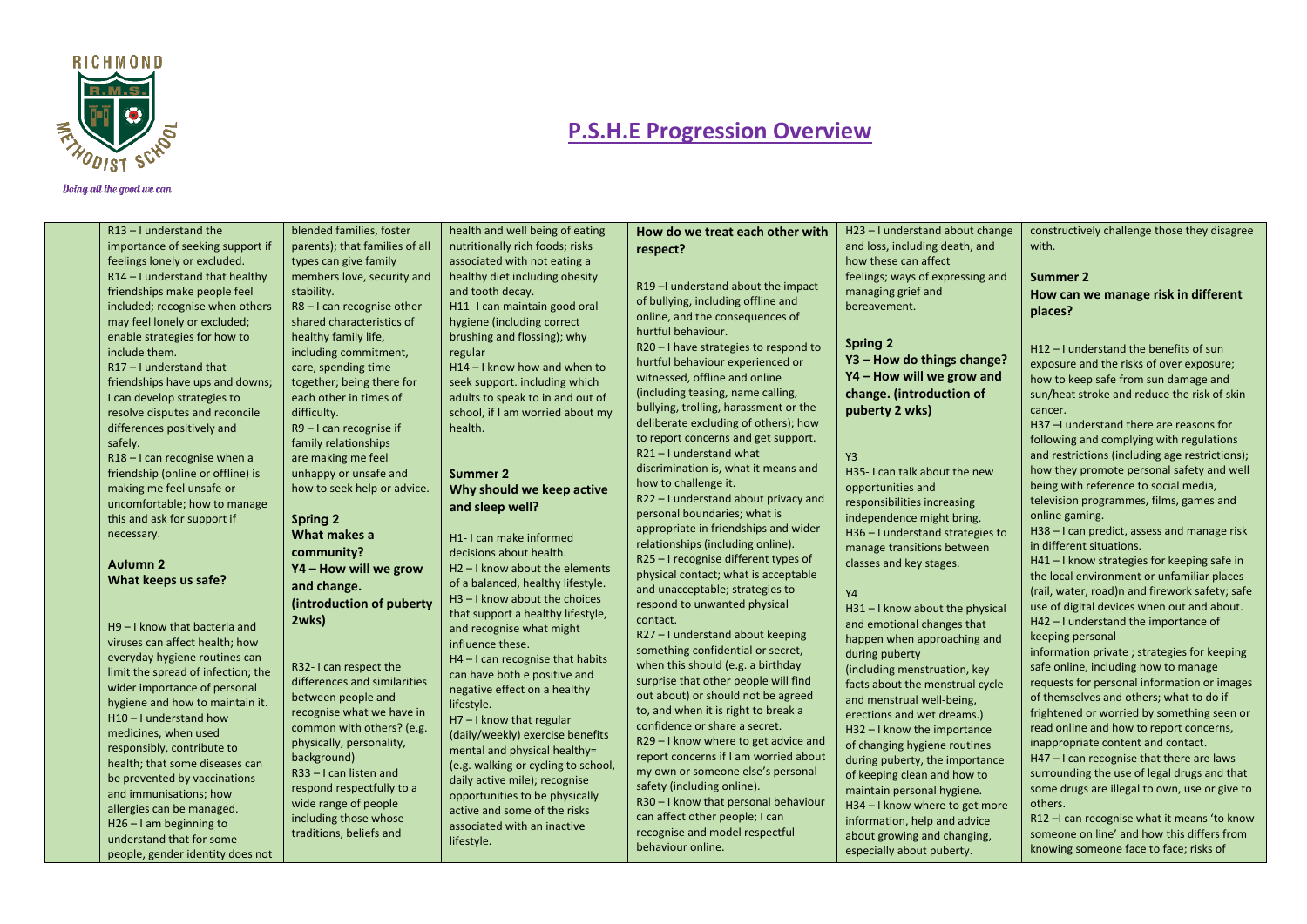

| correspond with their biological  | lifestyle are different to     | H8-I know how sleep contributes     | R31-I can recognise the importance       | communicating online with others not           |
|-----------------------------------|--------------------------------|-------------------------------------|------------------------------------------|------------------------------------------------|
| sex.                              | their own.                     | to a healthy lifestyle; routines    | of self respect and how this can affect  | known face to face.                            |
| H39 - I know about hazards        | $L6 - I$ can talk about the    | that support good quality sleep;    | my thoughts and feelings about           | R15 - I am developing strategies for           |
| (including fire risks) that may   | different groups that make     | the effects of lack of sleep on the | myself; that everyone, including me,     | recognising and managing peer influence        |
| cause harm, injury or risk in the | up my community; what          | body, feelings, behaviour and       | should expect to be treated politely     | and a desire for peer approval in              |
| home and what I can do to         | living in a community          | ability to learn.                   | and with respect by others (including    | friendships; to recognise the effect of online |
| reduce risks and keep safe.       | means.                         | H13-I understand the benefits       | when on line and/or anonymous) in        | actions on others.                             |
| H30-I can identify the external   | $L7 - I$ can value the         | of the internet; the importance     | school and in wider society; strategies  | R23 -I know about why someone may              |
| genitalia and internal            | different contributions that   | of balancing time online with       | to improve or support courteous,         | behave differently online, including           |
| reproductive organs in males      | people and groups make to      | other activities; strategies for    | respectful relationships.                | pretending to be someone they are not;         |
| and females and know how the      | the community.                 | managing time online.               | H45 - I understand that FGM is           | strategies for recognising risks, harmful      |
| process of puberty relates to     | $L8 - I$ know about diversity; | H14 - I understand how and          | against British Law, what to do and      | content and contact; how to report             |
| human reproduction.               | what it means; the benefits    | when to seek support, including     | whom to tell if they think they or       | concerns.                                      |
| $H40 - I$ understand the          | of living in a diverse         | which adults to speak to in and     | someone else maybe at risk.              | R24 - I know how to respond safely and         |
| importance of taking medicines    | community; about valuing       | outside school, if I am worried     | $L2 - I$ recognise that there are human  | appropriately to adults they                   |
| correctly and using household     | diversity within               | about my health.                    | rights and responsibilities.             | may encounter(in all contexts including on     |
| products safely. (e.g. following  | communities.                   |                                     | $L3 - I$ understand about the            | line) whom I do not know.                      |
| instructions carefully)           |                                |                                     | relationship between rights and          | R28 - know how to recognise pressure from      |
| $H42 - I$ understand about the    |                                |                                     | responsibilities.                        | others to do something unsafe or that makes    |
| importance of keeping personal    |                                |                                     | L10 - I understand about prejudice;      | me feel uncomfortable and strategies for       |
| information private; strategies   |                                |                                     | how to recognise behaviours/actions      | managing this.                                 |
| for keeping safe on line,         |                                |                                     | which discriminate against others;       | R29 - where to get advice and report           |
| including how                     |                                |                                     | ways of responding to it if I witness or | concerns if worried about my own or            |
| to mange requests for personal    |                                |                                     | experience it.                           | someone else's personal safety (including      |
| information or images of          |                                |                                     |                                          | online).                                       |
| themselves and others; what to    |                                |                                     |                                          | $L1$ -I recognise reasons for rules and        |
| do if frightened or worried by    |                                |                                     |                                          | laws; consequences of not adhering to rules    |
| something seen or read online     |                                |                                     |                                          | and laws.                                      |
| and how to report concerns,       |                                |                                     |                                          | $L5 - I$ understand there are ways of carrying |
| inappropriate content and         |                                |                                     |                                          | out shared responsibilities for protecting the |
| contact.                          |                                |                                     |                                          | environment in school and at home; how         |
| $H43 - I$ understand what is      |                                |                                     |                                          | everyday choices can affect the environment    |
| meant by first aid; basic         |                                |                                     |                                          | (e.g. reducing, reusing, recycling; food       |
| techniques for dealing with       |                                |                                     |                                          | choices)                                       |
| common injuries.                  |                                |                                     |                                          | L15 - 1i can recognise things appropriate to   |
| H44 - I know how to respond       |                                |                                     |                                          | share and things that should not be shared     |
| and react in an emergency         |                                |                                     |                                          | on social media; rules surrounding             |
| situation; how to identify        |                                |                                     |                                          | distribution of images.                        |
| situations that may require the   |                                |                                     |                                          |                                                |
| emergency services; know          |                                |                                     |                                          |                                                |
| how to contact them and what      |                                |                                     |                                          |                                                |
| to say.                           |                                |                                     |                                          |                                                |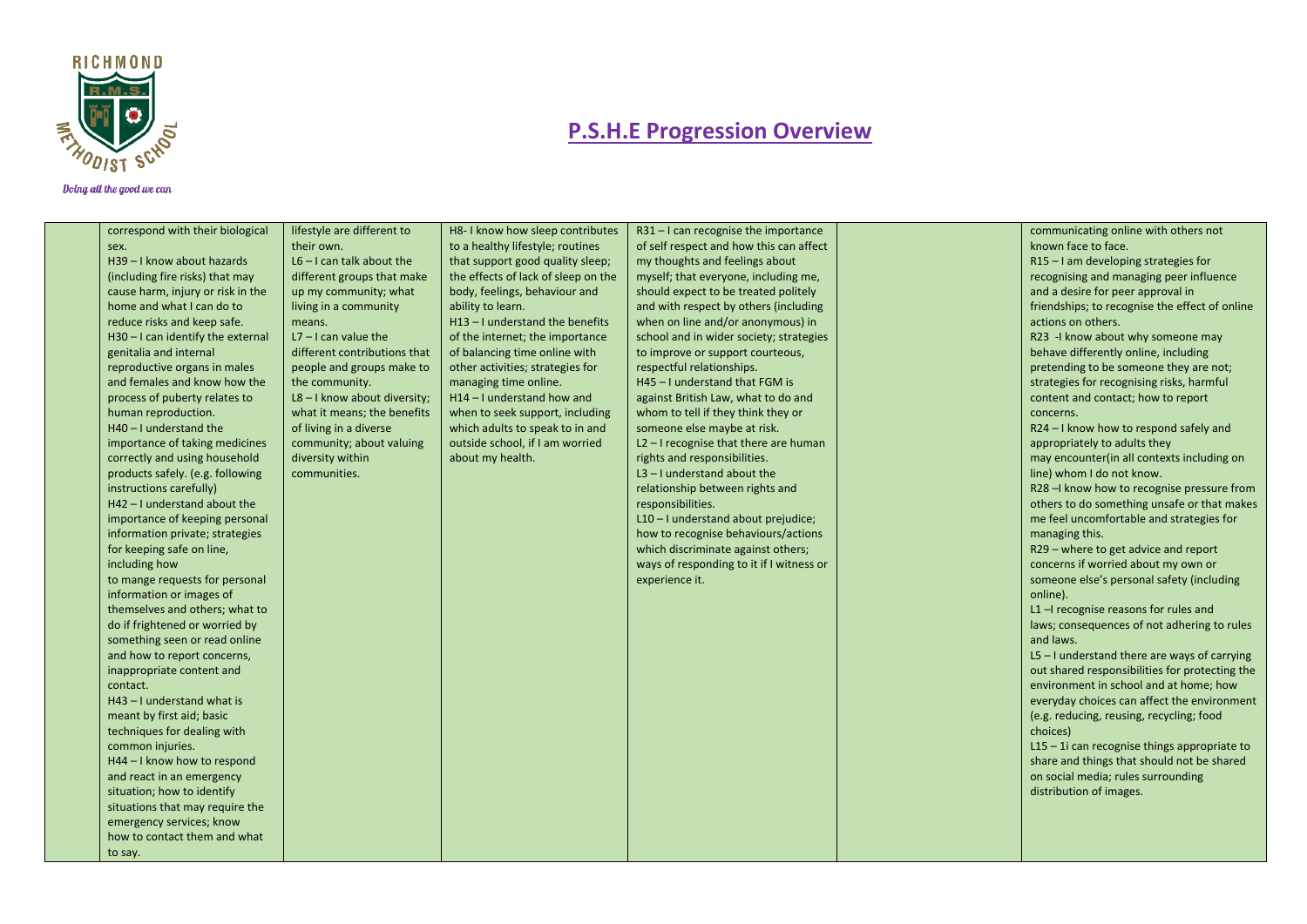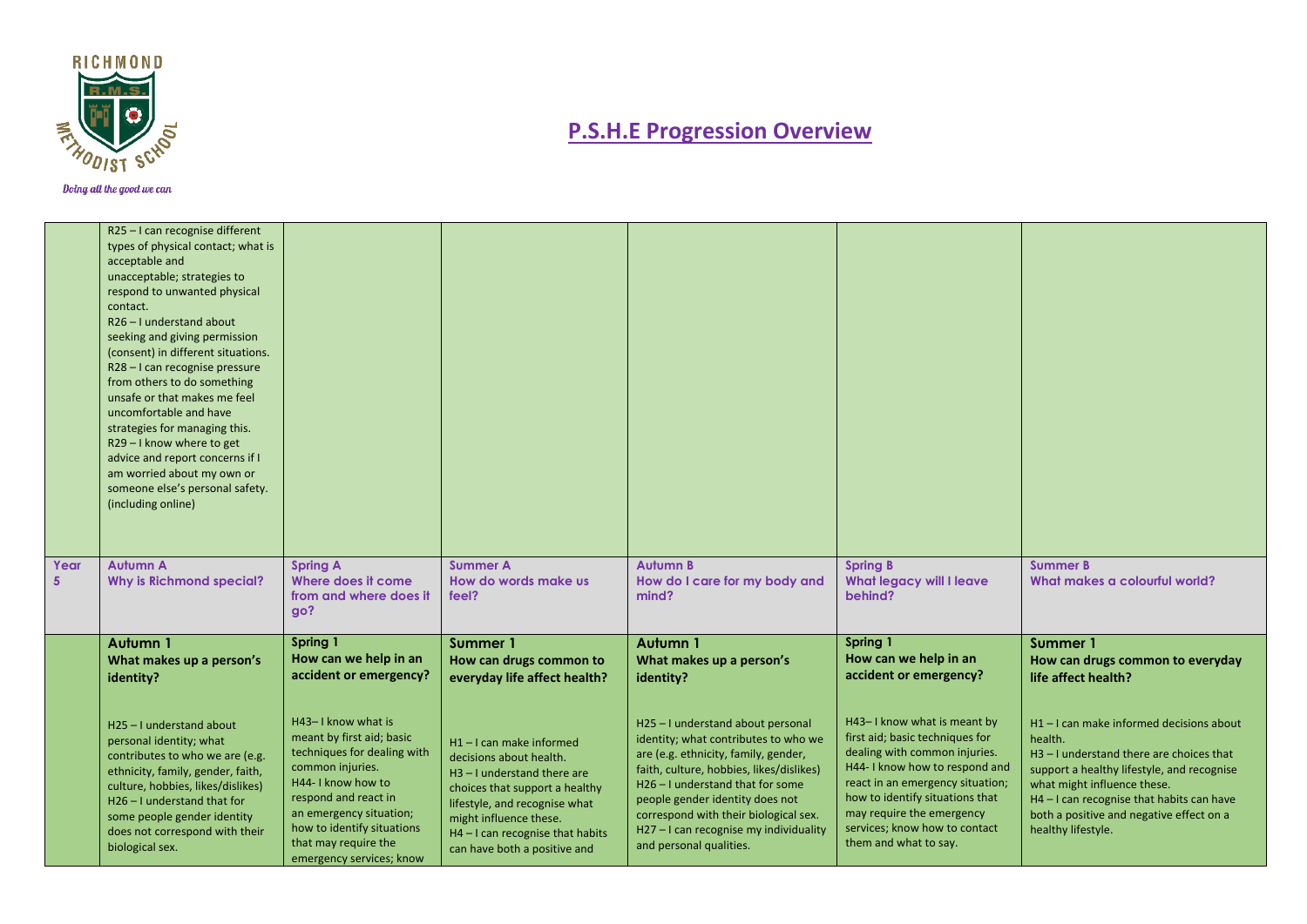

| H27 - I can recognise my            | how to contact them and      | negative effect on a healthy        | R32 - know about respecting the         | <b>Spring 2</b>                   | H46 - I understand about the risks and        |
|-------------------------------------|------------------------------|-------------------------------------|-----------------------------------------|-----------------------------------|-----------------------------------------------|
| individuality and personal          | what to say.                 | lifestyle.                          | differences and similarities between    | <b>How can friends</b>            | effects of legal drugs common to everyday     |
| qualities.                          |                              | $H46 - I$ understand about the      | people and recognising what they        | communicate safely?               | life (e.g. cigarettes, e-cigarettes/vaping,   |
| R32 - know about respecting         | <b>Spring 2</b>              | risks and effects of legal drugs    | have in common with others e.g.         |                                   | alcohol and medicines) and their impact on    |
| the differences and similarities    | <b>How can friends</b>       | common to everyday life (e.g.       | physically, in personality or           |                                   | health; recognise that drug use can become    |
| between people and recognising      | communicate safely?          | cigarettes, e-cigarettes/vaping,    | background.                             |                                   | a habit which can be difficult to break.      |
| what they have in common with       |                              | alcohol and medicines) and their    |                                         | $R1 - I$ can recognise that there | H47 - I can recognise that there are laws     |
| others e.g. physically, in          |                              | impact on health; recognise that    | L9-I understand about stereotypes;      | are different types of            | surrounding the use of legal drugs and that   |
| personality or background.          |                              | drug use can become a habit         | how they can negatively influence       | relationships (e.g. friendships,  | some drugs are illegal to own, use and give   |
|                                     | $R1 - I$ can recognise that  | which can be difficult to break.    | behaviours and attitudes towards        | family relationships, romantic    | to others.                                    |
| $L9 - I$ understand about           | there are different types of | $H47 - I$ can recognise that there  | others; strategies for challenging      | relationships, online             | H48-I understand why people choose to         |
| stereotypes; how they can           | relationships (e.g.          | are laws surrounding the use of     | stereotypes.                            | relationships)                    | use or not use drugs (including nicotine,     |
| negatively influence behaviours     | friendships, family          | legal drugs and that some drugs     |                                         | R18-I can recognise if a          | alcohol and medicines)                        |
| and attitudes towards               | relationships, romantic      | are illegal to own, use and give to | Autumn 2                                | friendship (online or offline) is | H50 - I am aware of the organisations that    |
| others; strategies for challenging  | relationships, online        | others.                             | R34 - I can discuss and debate topical  | making them feel unsafe or        | can support people concerning alcohol,        |
| stereotypes.                        | relationships)               | H48-I understand why people         | issues, respect other people's point    | uncomfortable; how to manage      | tobacco and nicotine or other drug use;       |
|                                     | R18-I can recognise if a     | choose to use or not use drugs      | of view and constructively challenge    | this and ask for support if       | people they can talk to if they have          |
| <b>Autumn 2</b>                     | friendship (online or        | (including nicotine, alcohol and    | those I disagree with.                  | necessary.                        | concerns.                                     |
| What decisions can people           | offline) is making them feel | medicines)                          | $L17 - I$ can think about the different | R24 - I can respond safely and    |                                               |
| make with money?                    | unsafe or                    | $H50 - I$ am aware of the           | ways to pay for things and the          | appropriately to adults I may     |                                               |
|                                     | uncomfortable; how to        | organisations that can support      | choices people have about this.         | encounter (in all contexts        | Summer 2                                      |
|                                     | manage this and ask for      | people concerning alcohol,          | $L18 - I$ can recognise that people     | including online)                 | What jobs would we like?                      |
| R34 - I can discuss and debate      | support if necessary.        | tobacco and nicotine or other       | have different attitudes towards        | R26 - I know about seeking and    |                                               |
| topical issues, respect other       | R24 - I can respond safely   | drug use; people they can talk to   | saving and spending money; what         | giving permission (consent) in    |                                               |
| people's point of view and          | and appropriately to adults  | if they have concerns.              | influences people's decisions; what     | different situations.             |                                               |
| constructively challenge those I    | I may encounter (in all      |                                     | makes something 'good value for         | R29-I know where to get advice    | $L26 - I$ understand that there is a broad    |
| disagree with.                      | contexts including online)   | Summer 2                            | money'.                                 | and report concerns if I am       | range of different jobs/careers that people   |
| $L17 - I$ can think about the       | R26-I know about seeking     | What jobs would we like?            | $L20 - I$ can recognise that            | worried about my own or           | have; that people often have more than one    |
| different ways to pay for things    | and giving permission        |                                     | people make spending                    | someone else's personal safety    | career/type of job during their life.         |
| and the choices people have         | (consent) in different       | L26 - I understand that there is a  | decisions based on priorities, needs    | (including online).               | $L27 - I$ understand about stereotypes in the |
| about this.                         | situations.                  | broad range of different            | and wants.                              | $L11 - I$ can recognise ways in   | workplace and that a person's career          |
| $L18 - I$ can recognise that people | R29-I know where to get      | jobs/careers that people have;      | L21-I know there are different ways     | which the internet and social     | aspirations should not be limited by them.    |
| have different attitudes towards    | advice and report concerns   | that people often have more         | to keep track of money.                 | media can be used both            | L28 - I understand what might influence       |
| saving and spending money;          | if I am worried about my     | than one career/type of job         | L22 - I know about risks associated     | positively and negatively.        | people's decisions about a job or a career    |
| what influences people's            | own or someone else's        | during their life.                  | with money (e.g. money can be won,      | $L15 - I$ can recognise things    | (e.g. personal interests and values, family   |
| decisions; what makes               | personal safety (including   | L27 - I understand about            | lost or stolen) and ways of keeping     | appropriate to share and things   | connections to certain trades or businesses,  |
| something 'good value for           | online).                     | stereotypes in the workplace and    | money safe.                             | that should not be shared on      | strengths and qualities, ways in              |
| money'.                             | $L11 - I$ can recognise ways | that a person's career aspirations  | $L24 - I$ can identify the ways that    | social media; rules surrounding   |                                               |
| $L20 - I$ can recognise that        | in which the internet and    |                                     | money can impact on people's            | the distribution of images.       | which stereotypical assumptions can deter     |
| people make spending                | social media can be          | should not be limited by them.      | feelings and emotions.                  |                                   | people from aspiring to certain jobs)         |
| decisions based on priorities,      | used both positively and     | L28 - I understand what might       |                                         |                                   | L29 - I understand that some jobs are paid    |
| needs and wants.                    | negatively.                  | influence people's decisions        |                                         |                                   | more than others and money is one factor      |
|                                     |                              | about a job or a career (e.g.       |                                         |                                   | which may influence a person's job or career  |
|                                     |                              |                                     |                                         |                                   |                                               |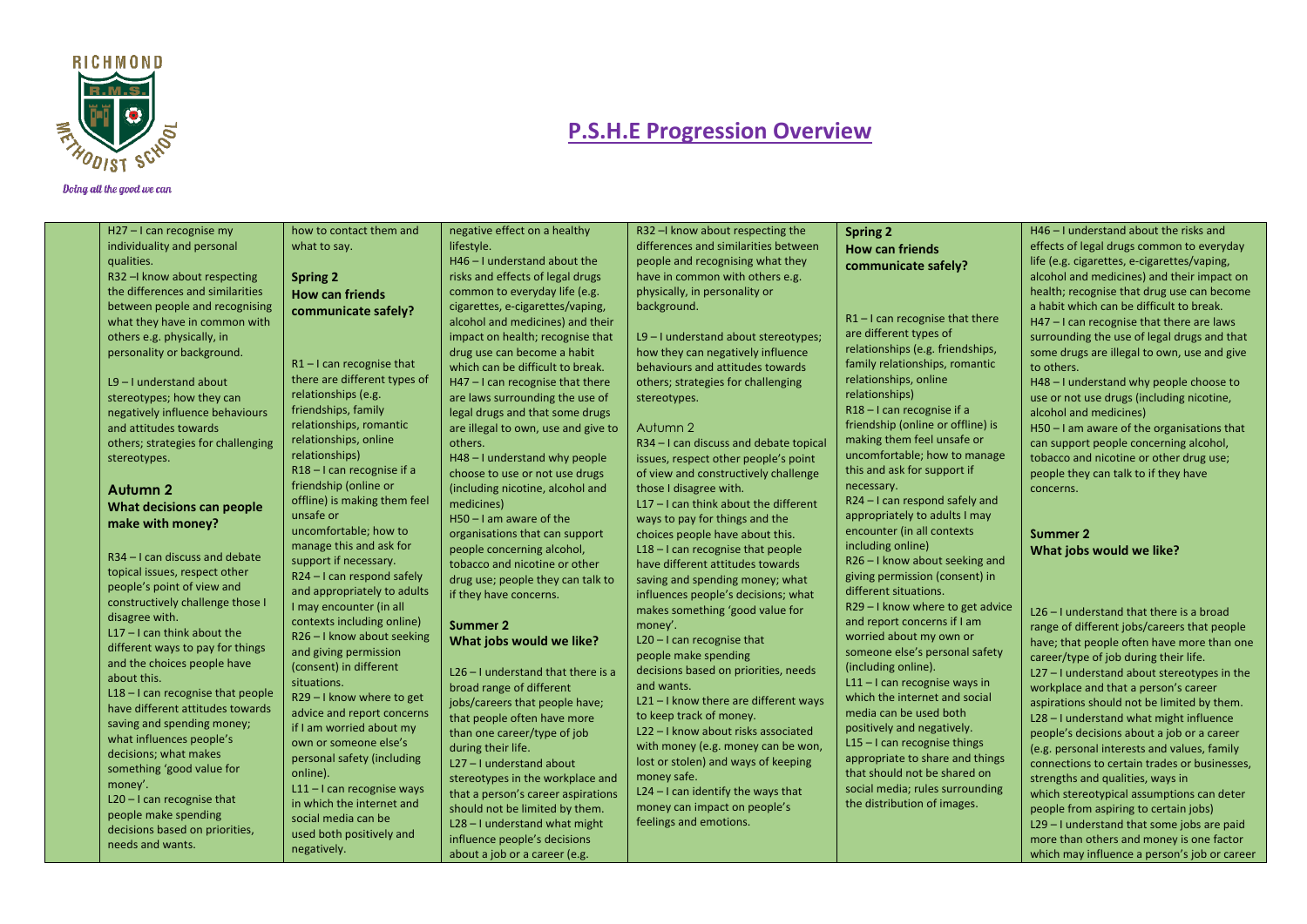

|           | L21-I know there are different<br>ways to keep track of money.<br>L22-I know about risks<br>associated with money<br>(e.g. money can be won, lost or<br>stolen) and ways of keeping<br>money safe.<br>$L24 - I$ can identify the ways that<br>money can impact on people's<br>feelings and emotions. | $L15 - I$ can recognise things<br>appropriate to share and<br>things that should not be<br>shared on social<br>media; rules surrounding<br>the distribution of images.               | personal interests and values,<br>family connections to certain<br>trades or businesses, strengths<br>and qualities, ways in<br>which stereotypical assumptions<br>can deter people from aspiring to<br>certain jobs)<br>L29 - I understand that some<br>jobs are paid more<br>than others and money is one<br>factor which may influence a<br>person's job or career choice;<br>that people may choose to do<br>voluntary work which is not<br>paid.<br>$L30 - I$ can identify some of the<br>skills that will help me in my<br>future career e.g. teamwork,<br>communication and<br>negotiation.<br>$L31 - I$ can identify the kind of<br>job I would like to do when I am<br>older.<br>$L32 - I$ can recognise a variety of<br>routes into careers (e.g. college,<br>apprenticeship, university) |                                                                                                                                                                                                      |                                                                                                                                                                                   | choice; that people may choose to do<br>voluntary work which is not paid.<br>$L30 - I$ can identify some of the skills that<br>will help me in my future career e.g.<br>teamwork, communication and<br>negotiation.<br>L31-I can identify the kind of job I would<br>like to do when I am older.<br>L32 - I can recognise a variety of routes into<br>careers (e.g. college, apprenticeship,<br>university) |
|-----------|------------------------------------------------------------------------------------------------------------------------------------------------------------------------------------------------------------------------------------------------------------------------------------------------------|--------------------------------------------------------------------------------------------------------------------------------------------------------------------------------------|-----------------------------------------------------------------------------------------------------------------------------------------------------------------------------------------------------------------------------------------------------------------------------------------------------------------------------------------------------------------------------------------------------------------------------------------------------------------------------------------------------------------------------------------------------------------------------------------------------------------------------------------------------------------------------------------------------------------------------------------------------------------------------------------------------|------------------------------------------------------------------------------------------------------------------------------------------------------------------------------------------------------|-----------------------------------------------------------------------------------------------------------------------------------------------------------------------------------|-------------------------------------------------------------------------------------------------------------------------------------------------------------------------------------------------------------------------------------------------------------------------------------------------------------------------------------------------------------------------------------------------------------|
| Year<br>6 | <b>Autumn A</b><br><b>Why is Richmond special?</b>                                                                                                                                                                                                                                                   | <b>Spring A</b><br>Where does it come<br>from and where does it<br>go?                                                                                                               | <b>Summer A</b><br>How do words make us<br>feel?                                                                                                                                                                                                                                                                                                                                                                                                                                                                                                                                                                                                                                                                                                                                                    | Autumn B<br>How do I care for my body and<br>mind?                                                                                                                                                   | Spring B<br><b>What legacy will I leave</b><br>behind?                                                                                                                            | <b>Summer B</b><br>What makes a colourful world?                                                                                                                                                                                                                                                                                                                                                            |
|           | Autumn 1 & 2<br>How can we keep healthy as<br>we grow?<br>H <sub>1</sub> - can make informed<br>decisions about health.<br>$H2 - I$ understand about the<br>elements of a balanced, healthy<br>lifestyle.                                                                                            | Spring 1 & 2<br>How can the media<br>influence people?<br>H49 - I understand there<br>can be mixed messages in<br>the media about drugs,<br>including alcohol and<br>smoking/vaping. | Summer 1 &2<br>What will change as we<br>become more independent?<br>How do friendships change<br>as we grow?<br>H24-I have developed problem<br>solving strategies for dealing with<br>emotions, challenges and                                                                                                                                                                                                                                                                                                                                                                                                                                                                                                                                                                                    | Autumn 1 & 2<br>How can we keep healthy as we<br>grow?<br>H1-I can make informed decisions<br>about health.<br>H <sub>2</sub> - I understand about the elements<br>of a balanced, healthy lifestyle. | Spring 1 & 2<br>How can the media<br>influence people?<br>H49 - I understand there can be<br>mixed messages in the media<br>about drugs, including alcohol<br>and smoking/vaping. | Summer 1 &2<br>What will change as we become more<br>independent? How do friendships<br>change as we grow?<br>H24 - I have developed problem solving<br>strategies for dealing with emotions,                                                                                                                                                                                                               |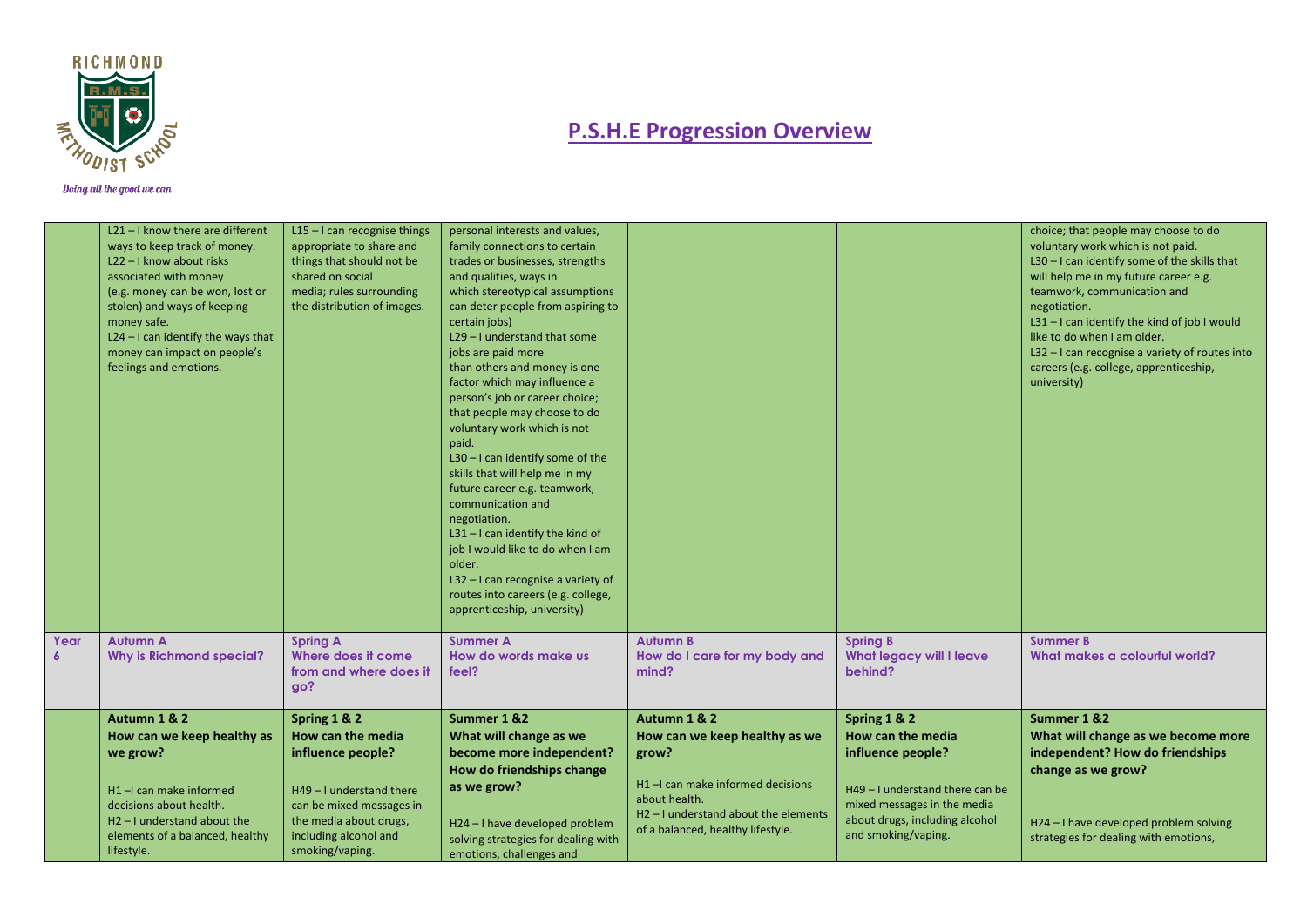

#### Doing all the good we can

H3 – I know about the choices that support a healthy lifestyle, and recognise what might influence these. H4 – I can recognise that habits can have both positive and negative effects on a healthy lifestyle. H5 – I understand what good physical health means; how to recognise early signs of physical illness. H6 – I understands what constitutes a healthy diet; how to plan healthy meals; benefits to health and well being of eating nutritionally rich foods; risks associated with not eating a healthy diet including obesity and tooth decay. H7 – I understand how regular (daily/weekly) exercise benefits

mental and physical health (e.g. walking or cycling to school, daily active mile); recognise opportunities to be physically active and some of the risks associated with an inactive lifestyle.

H8 – I understand how sleep contributes to a healthy lifestyle; routines that support good quality sleep; the effects of a lack of sleep on the body, feelings, behaviour and ability to learn.

H11 – I know how to maintain a good oral hygiene (including correct brushing and flossing); why regular trips to the dentist are essential; the impact of lifestyle choices on dental care

R34- I can discuss and debate topical issues, respect other people's point of view and constructively challenge those they disagree with. L11 – I can recognise ways in which the internet and social media can be used both positively and negatively. L12 – I know how to assess the reliability of sources of information on line; and

how to make safe, reliable

choices from the search results. L13 – I understand some of the ways information and data is shared and used online, including for commercial purposes.  $114 - 1$  know how information on the internet is ranked, selected and targeted at specific individuals and groups; that connected devices can share information. L15 – I can recognise things appropriate to share and things that should not be shared on social media; rules surrounding distribution of images. L16 – I understand how text and images in the media and on social media can be manipulated or invented; strategies to

evaluate the reliability of

change, including the transition to new schools. H30 – I can identify the external genitalia and internal reproductive organs in males and females and how the process of puberty relates to human reproduction.

H33 -I understand the processes of reproductions and birth as part of human life cycles; how babies are conceived and born (and that there are ways to prevent babies from being made); how babies need to be cared for. (a basic understanding of contraception can be taught at Y6 in primary school e.g.

common forms of contraception like condoms and the pill) School to decide if this is cohort appropriate.

H34 – I know where to get more information, help and advice about growing and changing, especially about puberty. H35 –I understand about the new opportunities and responsibilities that increasing independence may bring.

H36 – I can employ strategies to manage transitions between classes and key stages. R2 –I understand that people

may be attracted to someone emotionally, romantically and sexually; that people may be attracted to someone of the same or different sex to them; that gender identity and sexual orientation are different.

H3 – I know about the choices that support a healthy lifestyle, and recognise what might influence

these. H4 – I can recognise that habits can have both positive and negative effects on a healthy lifestyle. H5 – I understand what good physical health means; how to recognise early signs of physical illness. H6 – I understands what constitutes a healthy diet; how to plan healthy meals; benefits to health and well being of eating nutritionally rich foods; risks associated with not eating a healthy diet including obesity

and tooth decay. H7 – I understand how regular (daily/weekly) exercise benefits mental and physical health (e.g. walking or cycling to school, daily active mile); recognise opportunities to be physically active and some of the risks associated with an inactive lifestyle.

H8 – I understand how sleep contributes to a healthy lifestyle; routines that support good quality sleep; the effects of a lack of sleep on the body, feelings, behaviour and ability to learn.

H11 – I know how to maintain a good oral hygiene (including correct brushing and flossing); why regular trips to the dentist are essential; the impact of lifestyle choices on dental care (e.g. sugar consumption/acidic drinks such as fruit juices, smoothies and fruit teas; the effect of smoking) H12 – I understand about the benefits of sun exposure and risks of over exposure; how to keep safe from

topical issues, respect other people's point of view and constructively challenge those they disagree with. L11 – I can recognise ways in which the internet and social media can be used both positively and negatively. L12 – I know how to assess the reliability of sources of information on line; and how to make safe, reliable choices from the search results. L13 – I understand some of the ways information and data is shared and used online, including for commercial purposes. L14 – I know how information on

R34- I can discuss and debate

the internet is ranked, selected and targeted at specific individuals and groups; that connected devices can share information.

L15 – I can recognise things appropriate to share and things that should not be shared on social media; rules surrounding distribution of images. L16 – I understand how text and images in the media and on social media can be manipulated or invented; strategies to evaluate the reliability of sources and identity misinformation. L23 – I understand the risks involved in gambling; different ways money can be won or lost through gambling-related activities and their impact on

challenges and change, including the transition to new schools. H30 – I can identify the external genitalia and internal reproductive organs in males and females and how the process of puberty relates to human reproduction. H33 –I understand the processes of

reproductions and birth as part of human life cycles; how babies are conceived and born (and that there are ways to prevent babies from being made); how babies need to be cared for. (a basic understanding of contraception can be taught at Y6 in primary school e.g. common forms of contraception like condoms and the pill) School to decide if this is cohort appropriate.

H34 – I know where to get more

information, help and advice about growing and changing, especially about puberty. H35 –I understand about the new opportunities and responsibilities that increasing independence may bring. H36 – I can employ strategies to manage transitions between classes and key stages. R2 –I understand that people may be attracted to someone emotionally, romantically and sexually; that people may be attracted to someone of the same or different sex to them; that gender identity and sexual orientation are different. R3 – I understand marriage and civil partnership are a legal declaration of commitment made by two adults who love and care for each other, which is intended to be life long.

R4 – I know that forcing anyone to marry against their will is a crime; that help and support is available to people who are worried about this for themselves or others. R5 –I know that people who love and care for each other can be in a committed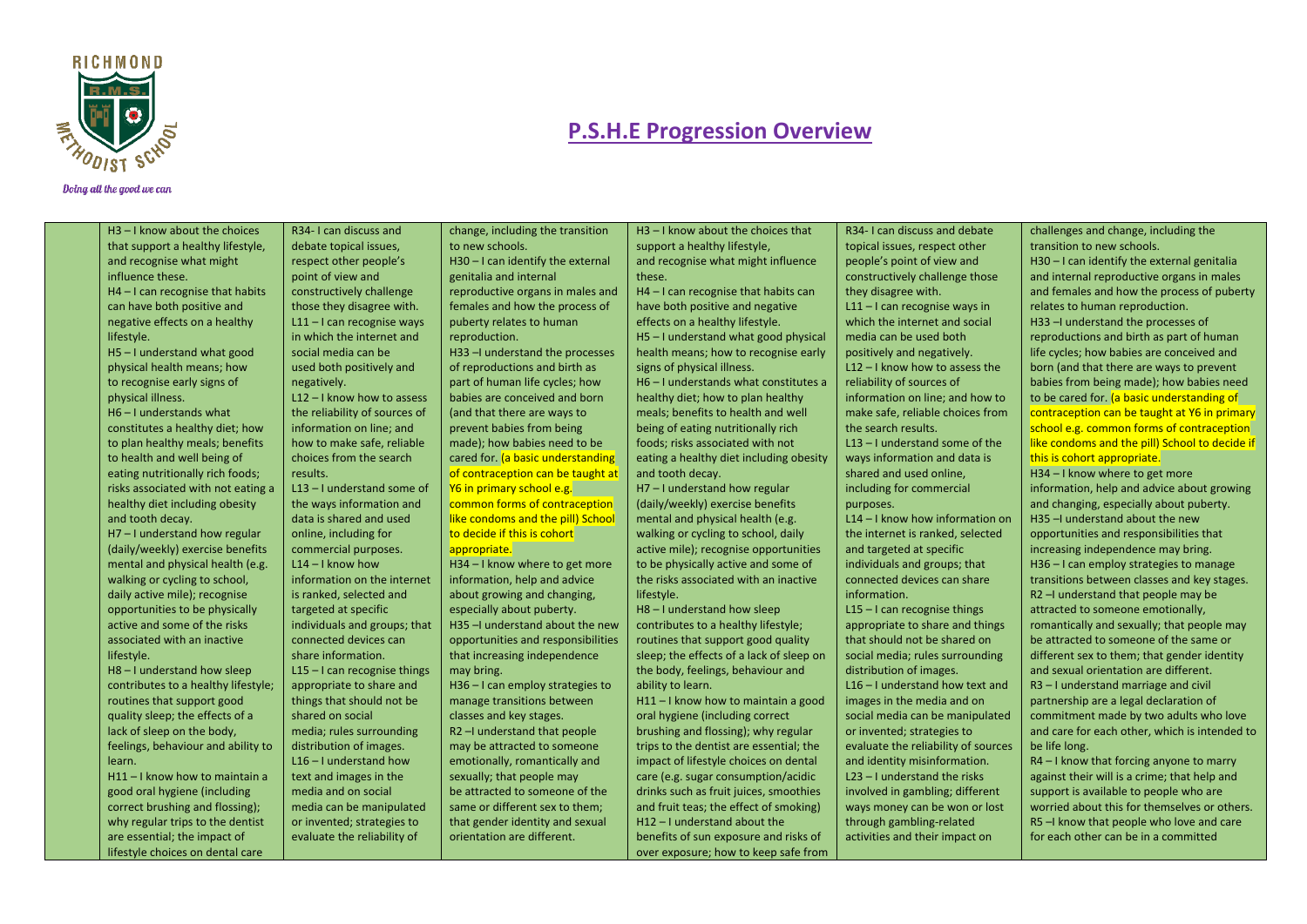

| (e.g. sugar consumption/acidic     | sources and identity           | $R3 - I$ understand marriage and   | sun damage and sun/heat stroke and      | health, wellbeing and future | relationship (e.g. marriage), living together  |
|------------------------------------|--------------------------------|------------------------------------|-----------------------------------------|------------------------------|------------------------------------------------|
| drinks such as fruit juices,       | misinformation.                | civil partnership are a legal      | reduce the risk of skin cancer.         | aspirations.                 | but also may love apart.                       |
| smoothies and fruit teas; the      | $L23 - I$ understand the risks | declaration of commitment made     | $H13 - I$ know about the benefits of    |                              | R6-I understand that a feature of positive     |
| effect of smoking)                 | involved in gambling;          | by two adults who love and care    | the internet; the importance of         |                              | family life is caring relationships; about the |
| $H12 - I$ understand about the     | different ways money can       | for each other, which is           | balancing online time with other        |                              | different ways in which people care for one    |
| benefits of sun exposure           | be won or lost through         | intended to be life long.          | activities; strategies for managing     |                              | another.                                       |
| and risks of over exposure; how    | gambling-related activities    | $R4 - I$ know that forcing anyone  | time online.                            |                              | R16-I understand how friendships can           |
| to keep safe from sun damage       | and their impact on health,    | to marry against their will is a   | H14 - I know how and when to seek       |                              | change overtime, about making new friends      |
| and sun/heat stroke and reduce     | wellbeing and future           | crime; that help and support is    | support, including which adults to      |                              | and the benefits of having different types of  |
| the risk of skin cancer.           | aspirations.                   | available to people who are        | speak to in and outside school, if they |                              | friends.                                       |
| $H13 - I$ know about the benefits  |                                | worried about this for             | are worried about their health.         |                              |                                                |
| of the internet; the importance    |                                | themselves or others.              | H15-I know that mental health, just     |                              |                                                |
| of balancing online time with      |                                | R5-I know that people who love     | like physical health, is part of daily  |                              |                                                |
| other activities; strategies for   |                                | and care for each other can be in  | life; the importance of taking care of  |                              |                                                |
| managing time online.              |                                | a committed relationship (e.g.     | mental health.                          |                              |                                                |
| H14-I know how and when to         |                                | marriage), living together but     | H16 - I am aware about strategies       |                              |                                                |
| seek support, including which      |                                | also may love apart.               | and behaviours that support mental      |                              |                                                |
| adults to speak to in and outside  |                                | $R6 - I$ understand that a feature | health-including how good quality       |                              |                                                |
| school, if they are worried about  |                                | of positive family life is caring  | sleep, physical exercise/time           |                              |                                                |
| their health.                      |                                | relationships; about the different | outdoors, being involved in             |                              |                                                |
| H15-I know that mental health,     |                                | ways in which people care for      | community groups, doing things for      |                              |                                                |
| just like physical health, is part |                                | one another.                       | others, clubs, and activities, hobbies  |                              |                                                |
| of daily life; the importance of   |                                | R <sub>16</sub> - I understand how | and spending time with family and       |                              |                                                |
| taking care of mental health.      |                                | friendships can change overtime,   | friends can support mental health       |                              |                                                |
| $H16 - I$ am aware about           |                                | about making new friends and       | and well being.                         |                              |                                                |
| strategies and behaviours that     |                                | the benefits of having different   | H21-I can recognise warning signs       |                              |                                                |
| support mental health-including    |                                | types of friends.                  | about mental health and well            |                              |                                                |
| how good quality sleep, physical   |                                |                                    | being and how to seek support for       |                              |                                                |
| exercise/time outdoors, being      |                                |                                    | themselves and others.                  |                              |                                                |
| involved in community groups,      |                                |                                    | H22 - I can recognise that anyone can   |                              |                                                |
| doing things for others, clubs,    |                                |                                    | experience mental ill health; that      |                              |                                                |
| and activities, hobbies and        |                                |                                    | most difficulties can be resolved with  |                              |                                                |
| spending time with family and      |                                |                                    | help and support; and that it is        |                              |                                                |
| friends can support mental         |                                |                                    | important to discuss feelings with a    |                              |                                                |
| health and well being.             |                                |                                    | trusted adult.                          |                              |                                                |
| $H21 - I$ can recognise warning    |                                |                                    | $H40 - I$ understand about the          |                              |                                                |
| signs about mental health          |                                |                                    | importance of taking medicines          |                              |                                                |
| and well being and how to seek     |                                |                                    | correctly and using household           |                              |                                                |
| support for themselves and         |                                |                                    | products safely (e.g. following         |                              |                                                |
| others.                            |                                |                                    | instructions carefully)                 |                              |                                                |
| $H22 - I$ can recognise that       |                                |                                    | H46 - I am aware of the risks and       |                              |                                                |
| anyone can experience mental ill   |                                |                                    | effects of legal drugs common to        |                              |                                                |